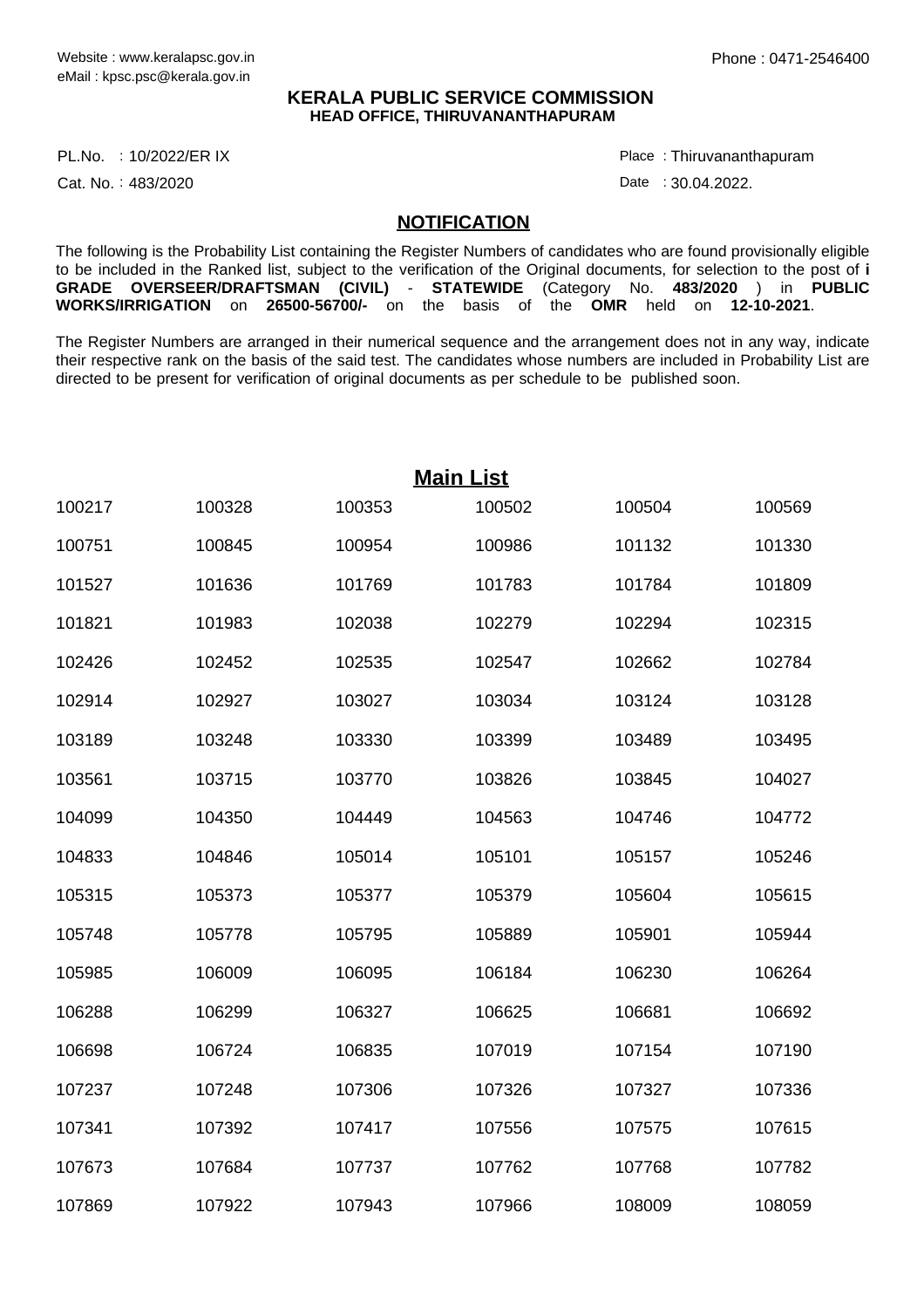| 108142 | 108152 | 108161 | 108189 | 108251 | 108252 |
|--------|--------|--------|--------|--------|--------|
| 108261 | 108375 | 108441 | 108594 | 108653 | 108661 |
| 108753 | 108789 | 108802 | 108811 | 108881 | 108954 |
| 109062 | 109138 | 109159 | 109220 | 109273 | 109318 |
| 109336 | 109400 | 109436 | 109555 | 109589 | 109701 |
| 109810 | 109819 | 109822 | 109852 | 109863 | 110032 |
| 110054 | 110061 | 110092 | 110129 | 110252 | 110313 |
| 110604 | 110657 | 110685 | 110723 | 110751 | 110765 |
| 110872 | 110873 | 110942 | 110969 | 111038 | 111115 |
| 111137 | 111178 | 111262 | 111284 | 111339 | 111443 |
| 111525 | 111588 | 111605 | 111715 | 111889 | 111897 |
| 111939 | 111987 | 112522 | 112557 | 112581 | 112621 |
| 112627 | 112684 | 112685 | 112714 | 112968 | 113058 |
| 113302 | 113318 | 113393 | 113435 | 113594 | 113724 |
| 114101 | 114126 | 114142 | 114202 | 114285 | 114289 |
| 114417 | 114436 | 114492 | 114682 | 114907 | 115035 |
| 115055 | 115261 | 115412 | 115639 | 115668 | 115699 |
| 115713 | 115864 | 116441 | 116487 | 116544 | 116613 |
| 116665 | 116759 | 116809 | 116853 | 116985 | 117084 |
| 117146 | 117222 | 117337 | 117379 | 117512 | 117524 |
| 117881 | 117984 | 118189 | 118208 | 118347 | 118492 |
| 118524 | 118906 | 118925 | 118990 | 119041 | 119063 |
| 119239 | 119320 | 119368 | 119526 | 119712 | 119764 |
| 119956 | 119979 | 120010 | 120039 | 120062 | 120095 |
| 120185 | 120441 | 120453 | 120568 | 120680 | 120710 |
| 120760 | 120949 | 121054 | 121200 | 121205 | 121238 |
| 121285 | 121299 | 121378 | 121406 | 121622 | 121657 |
| 121688 | 121726 | 121791 | 121858 | 121865 | 121867 |
| 121929 | 121975 | 122141 | 122196 | 122254 | 122292 |
| 122339 | 122378 | 122381 | 122443 | 122459 | 122492 |
| 122544 | 122572 | 122643 | 122686 | 122726 | 122862 |
| 122904 | 123012 | 123360 | 123470 | 123519 | 123530 |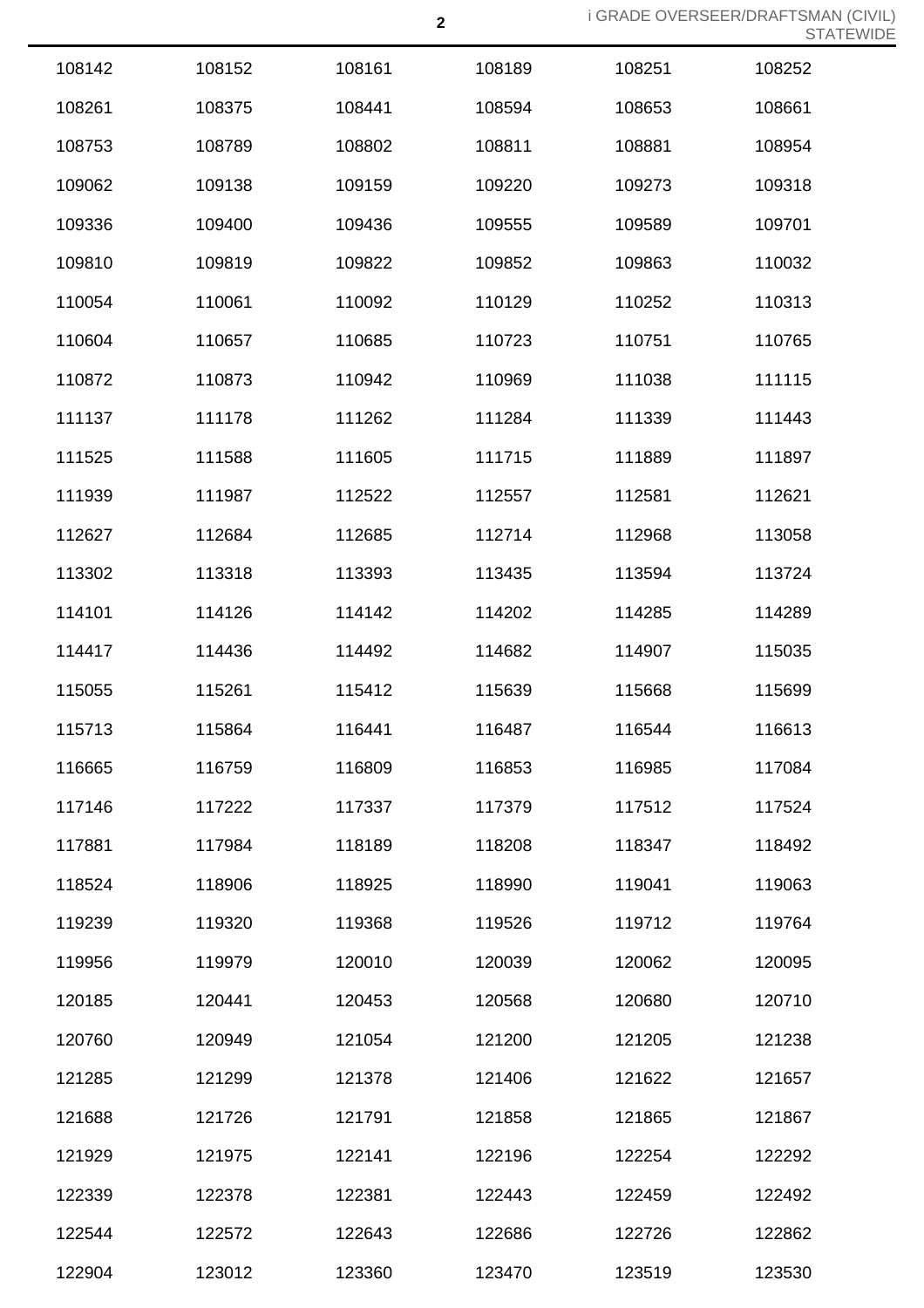| 123728 | 123774 | 123795 | 123798 | 123808 | 123999 |
|--------|--------|--------|--------|--------|--------|
| 124013 | 124074 | 124122 | 124164 | 124244 | 124251 |
| 124339 | 124342 | 124355 | 124401 | 124567 | 124860 |
| 124883 | 124901 | 124985 | 125063 | 125077 | 125096 |
| 125220 | 125432 | 125549 | 125643 | 125713 | 125950 |
| 125986 | 126133 | 126339 | 126355 | 126498 | 126552 |
| 127083 | 127125 | 127166 | 127222 | 127246 | 127283 |
| 127308 | 127414 | 127594 | 127665 | 127675 | 127744 |
| 127957 | 128201 | 128235 | 128265 | 128279 | 128419 |
| 128535 | 128540 | 128605 | 128613 | 128620 | 128702 |
| 128741 | 128793 | 128804 | 128820 | 128988 | 129024 |
| 129109 | 129181 | 129291 | 129393 | 129419 | 129440 |
| 129552 | 129561 | 129898 | 129901 | 129914 | 129970 |
| 129996 | 130046 | 130048 | 130113 | 130147 | 130186 |
| 130332 | 130394 | 130408 | 130486 | 130574 | 130646 |
| 130720 | 130829 | 130850 | 130970 | 131142 | 131275 |
| 131303 | 131360 | 131413 | 131483 | 131543 | 131567 |
| 132020 | 132059 | 132091 | 132239 | 132541 | 132571 |
| 133227 | 133476 | 133490 | 133534 | 133564 | 133569 |
| 133576 | 133595 | 133623 | 133629 | 133653 | 133668 |
| 134037 | 134115 | 134133 | 134167 | 134282 | 134401 |
| 134442 | 134446 | 134499 | 134651 | 134686 | 134908 |
| 134933 | 134943 | 134987 | 135098 | 135106 | 135127 |
| 135198 | 135291 | 135389 | 135544 | 135611 | 135653 |
| 135947 | 136025 | 136089 | 136368 | 136610 | 136702 |
| 136855 | 137049 | 137067 | 137075 | 137197 | 137212 |
| 137367 | 137396 | 137573 | 137645 | 137648 | 137650 |
| 137667 | 137713 | 137813 | 137927 | 138040 | 138151 |
| 138193 | 138201 | 138242 | 138246 | 138375 | 138408 |
| 138475 | 138513 | 138548 | 138555 | 138606 | 138740 |
| 138765 | 138783 | 138872 | 138908 | 138919 | 138960 |
| 139054 | 139140 | 139234 | 139253 | 139264 | 139335 |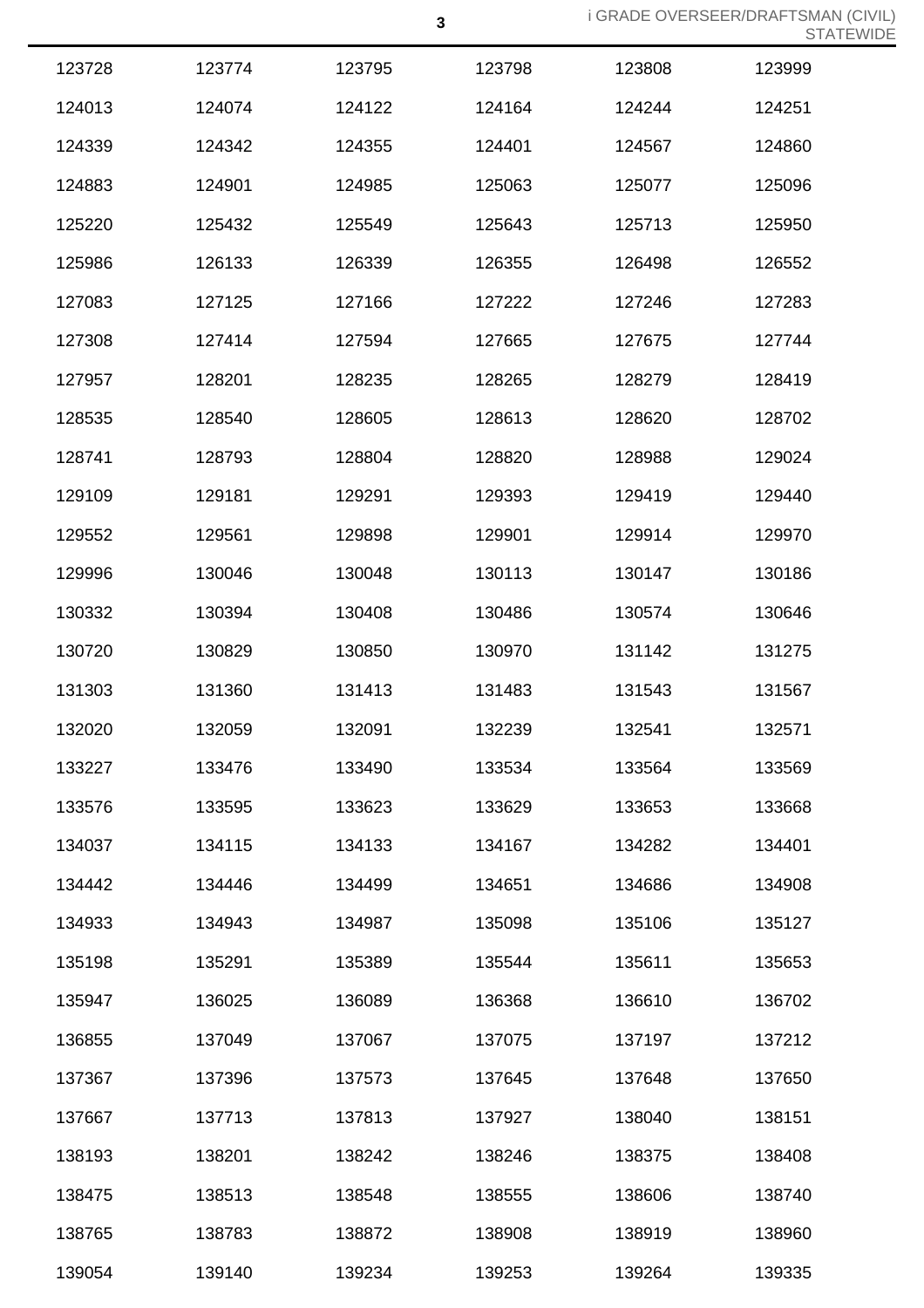| 139337 | 139422 | 139463 | 139464                    | 139501 | 139652 |
|--------|--------|--------|---------------------------|--------|--------|
| 139689 | 139741 | 139758 | 139810                    | 139906 | 140019 |
| 140026 | 140050 | 140163 | 140192                    | 140232 | 140241 |
| 140285 | 140456 | 140487 | 140500                    | 140512 | 140580 |
| 140634 | 140641 | 140789 | 140829                    | 140843 | 140870 |
| 140910 | 140941 | 140984 | 140999                    | 141022 | 141044 |
| 141560 | 141624 | 141639 | 141888                    | 142089 | 142099 |
| 142152 | 142171 | 142172 | 142182                    | 142273 | 142287 |
| 142338 | 142344 | 142438 | 142450                    | 142509 | 142732 |
| 142781 | 142884 | 143037 | 143088                    | 143132 | 143155 |
| 143179 | 143329 | 143359 | 143409                    | 143427 | 143462 |
| 143491 | 143541 | 143574 | 143607                    | 143711 | 143739 |
| 143785 | 143945 | 143969 | 144120                    | 144201 | 144208 |
| 144315 | 144394 | 144416 | 144430                    | 144471 | 144488 |
| 144551 | 144639 | 144654 | 144671                    | 144763 | 144839 |
| 144873 | 145154 | 145253 | 145286                    | 145360 | 145463 |
| 145491 | 145660 | 145738 |                           |        |        |
|        |        |        | <b>Supplementary List</b> |        |        |
|        |        |        | Ezhava/Thiyya/Billava     |        |        |
| 100883 | 101028 | 101832 | 102005                    | 104193 | 104203 |
| 104505 | 104507 | 105043 | 105114                    | 105168 | 106033 |
| 106181 | 107132 | 107151 | 107162                    | 107810 | 107970 |
| 108070 | 108121 | 108633 | 108662                    | 109045 | 109346 |
| 109382 | 110035 | 110049 | 110619                    | 110733 | 111255 |
| 112580 | 113197 | 113238 | 113365 DA-HI              | 113549 | 113560 |
| 113750 | 114154 | 114452 | 114934                    | 115071 | 115334 |
| 116588 | 116899 | 117228 | 119413                    | 119837 | 120335 |
| 120595 | 121136 | 121720 | 121837                    | 121979 | 122760 |
| 123515 | 124182 | 124829 | 125376                    | 125429 | 125763 |
| 125931 | 126041 | 126070 | 126164                    | 126885 | 127072 |
| 127382 | 127403 | 129135 | 129320                    | 129378 | 129981 |
| 130031 | 130203 | 130236 | 130830                    | 130844 | 131034 |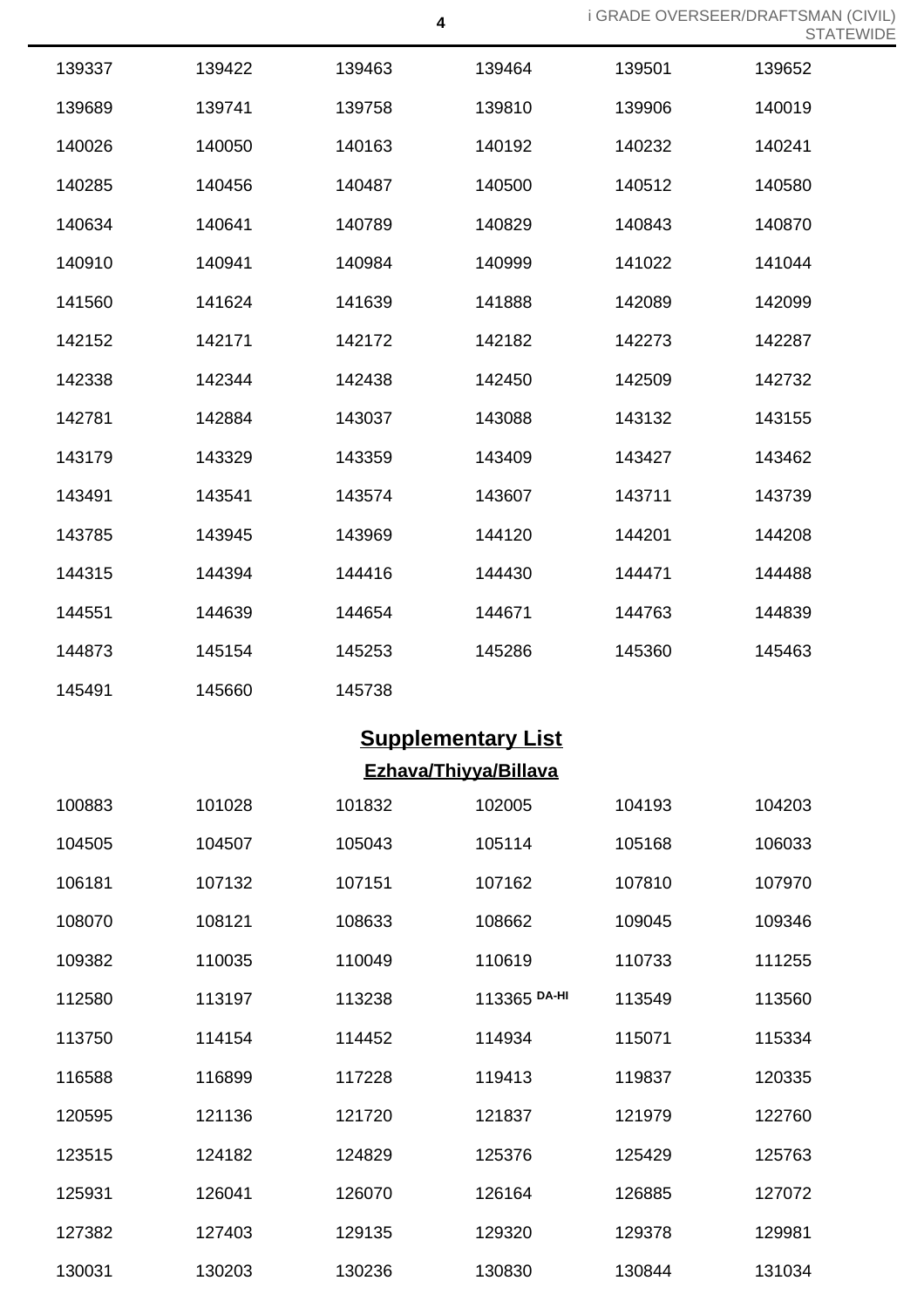| <b>i GRADE OVERSEER/DRAFTSMAN (CIVIL)</b> |                  |
|-------------------------------------------|------------------|
|                                           | <b>STATEWIDE</b> |

|        |        |        | $5\phantom{.0}$        | <b>i GRADE OVERSEER/DRAFTSMA</b> | <b>STA</b> |
|--------|--------|--------|------------------------|----------------------------------|------------|
| 131676 | 132116 | 132289 | 132463                 | 136433                           | 137069     |
| 138020 | 138544 | 138880 | 139711                 | 139742                           | 140079     |
| 140653 | 140837 | 142122 | 142678                 | 142725                           | 143143     |
| 143591 | 143862 | 144083 | 144093                 | 144480                           | 145479     |
| 145687 | 145813 | 145879 |                        |                                  |            |
|        |        |        | <b>Scheduled Caste</b> |                                  |            |
| 101027 | 103435 | 103500 | 103556                 | 103617                           | 104964     |
| 105212 | 106297 | 107801 | 108512                 | 108524                           | 110783     |
| 110869 | 112563 | 113398 | 114197                 | 114400                           | 114483     |
| 115413 | 116183 | 118285 | 119241                 | 119432                           | 119766     |
| 121393 | 122277 | 123756 | 124945                 | 126186                           | 127070     |
| 127157 | 127173 | 127730 | 127846                 | 128224                           | 129145     |
| 129790 | 129812 | 130120 | 131063                 | 131479                           | 131551     |
| 131859 | 131959 | 132085 | 132688                 | 133135                           | 134141     |
| 134469 | 134711 | 134773 | 134880                 | 137023                           | 137559     |
| 137580 | 140379 | 142602 | 143597                 | 145064                           | 145255     |
|        |        |        | <b>Scheduled Tribe</b> |                                  |            |
| 103196 | 117838 | 117889 | 118310                 | 118752                           | 119046     |
| 119135 | 121230 | 124096 | 124379                 | 132951                           | 141499     |
| 145023 | 145562 | 145591 |                        |                                  |            |
|        |        |        | <b>Muslim</b>          |                                  |            |
| 100400 | 103409 | 103555 | 104421                 | 104936                           | 106280     |
| 106757 | 107955 | 108332 | 108379                 | 108612                           | 108987     |
| 109177 | 109418 | 111222 | 115655                 | 116143                           | 119329     |
| 119534 | 119595 | 121061 | 121093                 | 123369                           | 123396     |
| 123444 | 123895 | 124035 | 124260                 | 124595                           | 124675     |
| 124917 | 125153 | 126111 | 126231                 | 128088                           | 128373     |
| 130449 | 131206 | 132058 | 132319                 | 132830                           | 133073     |
| 133076 | 133103 | 133261 | 133386                 | 133509                           | 133827     |
| 133969 | 133985 | 134021 | 134081                 | 134129                           | 134175     |
| 134320 | 134569 | 135099 | 135180                 | 135191                           | 135361     |
| 135580 | 135741 | 135817 | 135965                 | 136117                           | 136130     |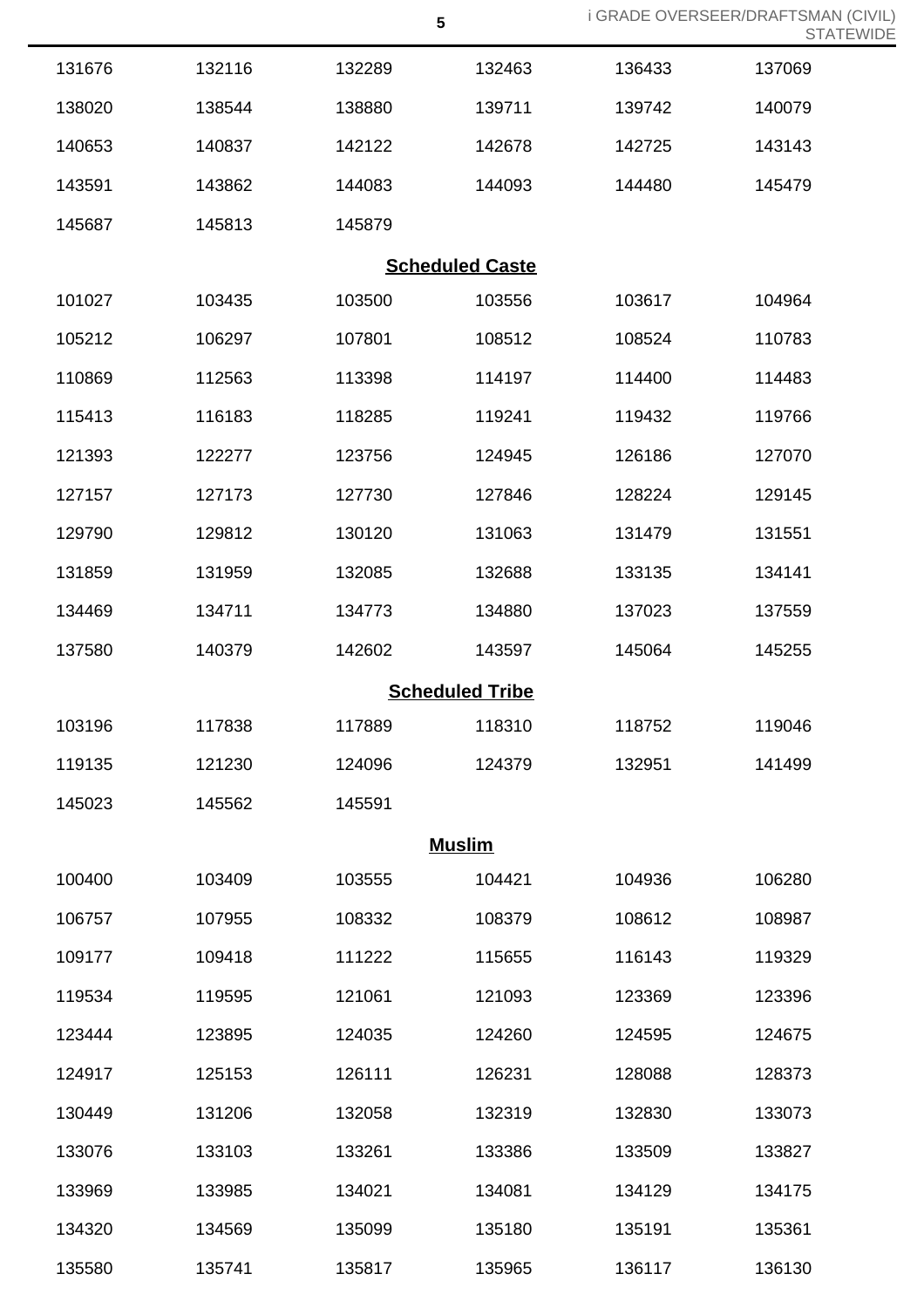| 136340 | 136356 | 136437                                          | 136515                     | 136523 | 136659 |
|--------|--------|-------------------------------------------------|----------------------------|--------|--------|
| 137817 | 138321 | 138775                                          | 138943                     | 139039 | 139332 |
| 139404 | 139889 | 140181                                          | 140485                     | 140488 | 140656 |
| 140754 | 141260 | 143150                                          | 143698                     | 144151 | 144173 |
|        |        |                                                 | <b>Latin Catholics/A.I</b> |        |        |
| 100638 | 101418 | 101495                                          | 101643                     | 102035 | 102884 |
| 103164 | 104126 | 104568                                          | 105019                     | 106683 | 106701 |
| 107299 | 107494 | 108505                                          | 110307                     | 114833 | 115950 |
| 119495 | 120581 | 120809                                          | 120971                     | 121020 | 121115 |
| 121998 | 122017 | 123424                                          | 123671                     | 125091 | 140957 |
|        |        |                                                 | <b>OBC</b>                 |        |        |
| 104005 | 107698 | 108417                                          | 109183                     | 109704 | 120885 |
| 122098 | 122701 | 123428                                          | 123979                     | 126083 | 126495 |
| 127143 | 129131 | 135190                                          | 135846                     | 137821 | 142656 |
| 142709 | 145166 | 145180                                          | 145503                     | 145880 |        |
|        |        |                                                 | <b>Viswakarma</b>          |        |        |
| 100630 | 101667 | 102350                                          | 104626                     | 108949 | 108961 |
| 110377 | 118442 | 121189                                          | 121645                     | 122113 | 123167 |
| 125310 | 126591 | 133673                                          | 136686                     | 137919 | 138393 |
| 140911 | 143033 | 144982                                          | 145361                     | 145580 |        |
|        |        |                                                 | <b>SIUC Nadar</b>          |        |        |
| 100936 | 101209 | 101313                                          | 102026                     | 103625 | 104656 |
| 104887 | 105596 |                                                 |                            |        |        |
|        |        | <b>Scheduled Caste Converts to Christianity</b> |                            |        |        |
| 113067 | 116839 | 119630                                          | 122902                     | 125910 | 131231 |
| 131379 | 131901 |                                                 |                            |        |        |
|        |        |                                                 | <b>Dheevara</b>            |        |        |
| 107222 | 110590 | 113541                                          | 114057                     | 119955 | 120543 |
| 126998 | 144855 |                                                 |                            |        |        |
|        |        |                                                 | <b>Hindu Nadar</b>         |        |        |
| 100257 | 100462 | 100977                                          | 102335                     | 103394 | 103936 |
|        |        |                                                 |                            |        |        |

104947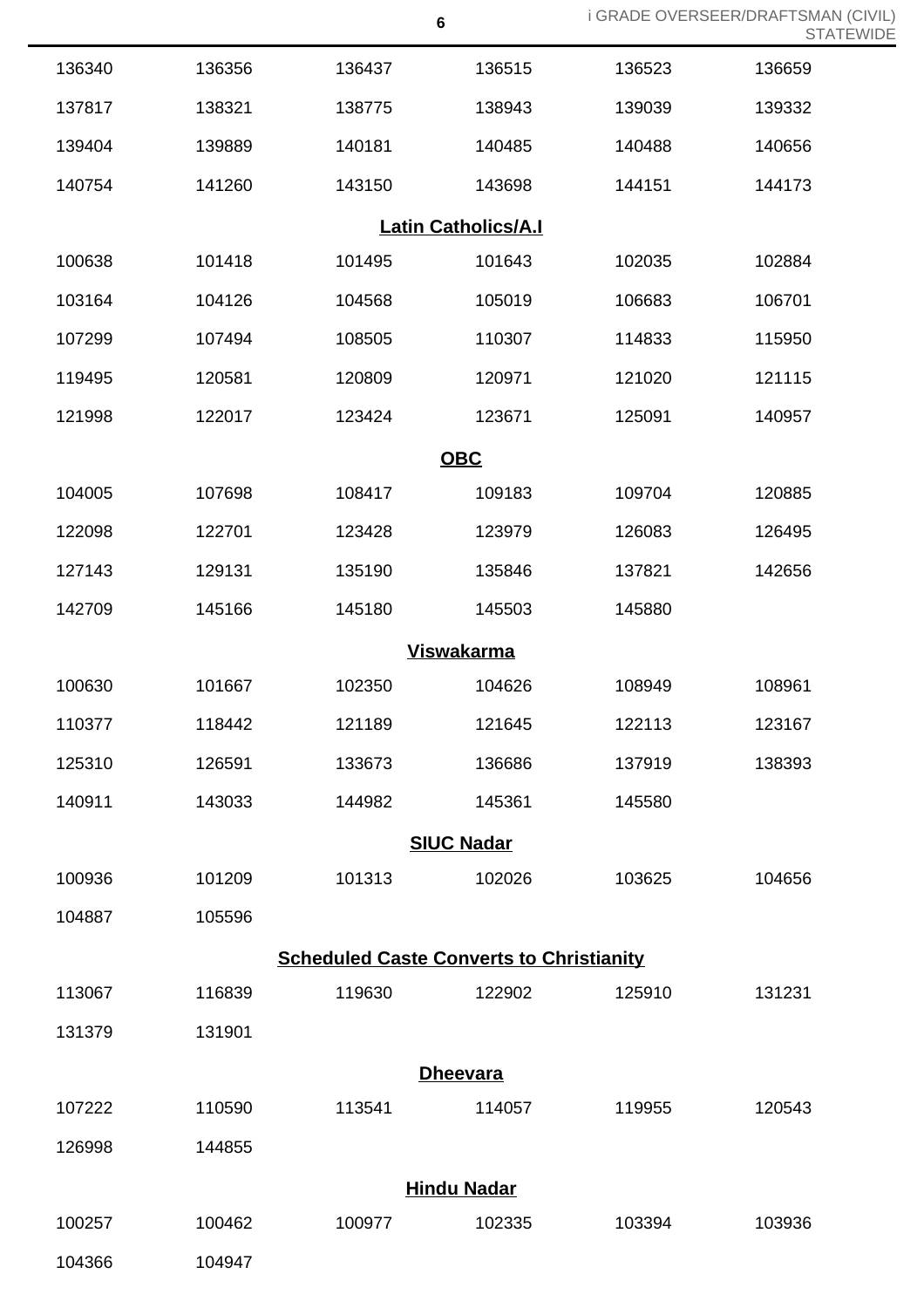| <b>Economically Weaker Section</b> |  |
|------------------------------------|--|
|                                    |  |

| 100318 | 100423 | 102556 | 104186 | 105154 | 105345 |
|--------|--------|--------|--------|--------|--------|
| 105516 | 105687 | 107931 | 108235 | 108979 | 109510 |
| 110048 | 110647 | 110804 | 110901 | 111143 | 111147 |
| 111788 | 112037 | 112428 | 112459 | 112467 | 113314 |
| 114037 | 114576 | 116913 | 117135 | 117309 | 117370 |
| 117615 | 118517 | 118743 | 119296 | 119689 | 119907 |
| 120239 | 120296 | 120720 | 121660 | 122115 | 123236 |
| 124545 | 124603 | 124841 | 125119 | 125973 | 126019 |
| 126795 | 127053 | 127107 | 127199 | 127941 | 129330 |
| 129521 | 129558 | 129560 | 130006 | 131743 | 132559 |
| 132917 | 134633 | 138143 | 138849 | 139013 | 139602 |
| 139762 | 139901 | 141179 | 141734 | 141918 | 142770 |
| 144058 | 144368 | 145566 |        |        |        |

# **List of Differently Abled Candidates for 3% Reservation**

## **Low Vision**

| 100028 DA-LV                                 | 106337 DA-LV    | 106343 DA-LV              | 106348 DA-LV    | 106357 DA-LV    | 118854 DA-LV    |  |
|----------------------------------------------|-----------------|---------------------------|-----------------|-----------------|-----------------|--|
| 125191 DA-LV                                 | 130153 DA-LV    | 133046 DA-LV              | 136927 DA-LV    | 136934 DA-LV    | 136951 DA-LV    |  |
| 136953 DA-LV                                 | 136955 DA-LV    | 140935 DA-LV              | 141954 DA-LV    | 141965 DA-LV    | 141975 DA-LV    |  |
|                                              |                 | <b>Hearing Impairment</b> |                 |                 |                 |  |
| 100011 DA-HI                                 | 100012 DA-HI    | 100017 DA-HI              | 100024 DA-HI    | 100035 DA-HI    | 106339 DA-HI    |  |
| 106340 DA-HI                                 | 111326 DA-HI    | 113365 DA-HI              | 113381 DA-HI    | 116509 DA-HI    | 119920 DA-HI    |  |
| 119923 DA-HI                                 | 119940 DA-HI    | 125168 DA-HI              | 125189 DA-HI    | 125198 DA-HI    | 141957 DA-HI    |  |
| <b>Locomotor Disability / Cerebral Palsy</b> |                 |                           |                 |                 |                 |  |
| 100014 DA-LD/CP                              | 100019 DA-LD/CP | 100025 DA-LD/CP           | 100030 DA-LD/CP | 113360 DA-LD/CP | 116506 DA-LD/CP |  |
| 118655 DA-LD/CP                              | 125169 DA-LD/CP | 133049 DA-LD/CP           | 136928 DA-LD/CP | 136930 DA-LD/CP | 136939 DA-LD/CP |  |

## **DA-Multiple**

**DA-LD/CP** 136956 **DA-LD/CP** 141435 **DA-LD/CP** 141955 **DA-LD/CP** 141961 **DA-LD/CP** 144538 **DA-LD/CP**